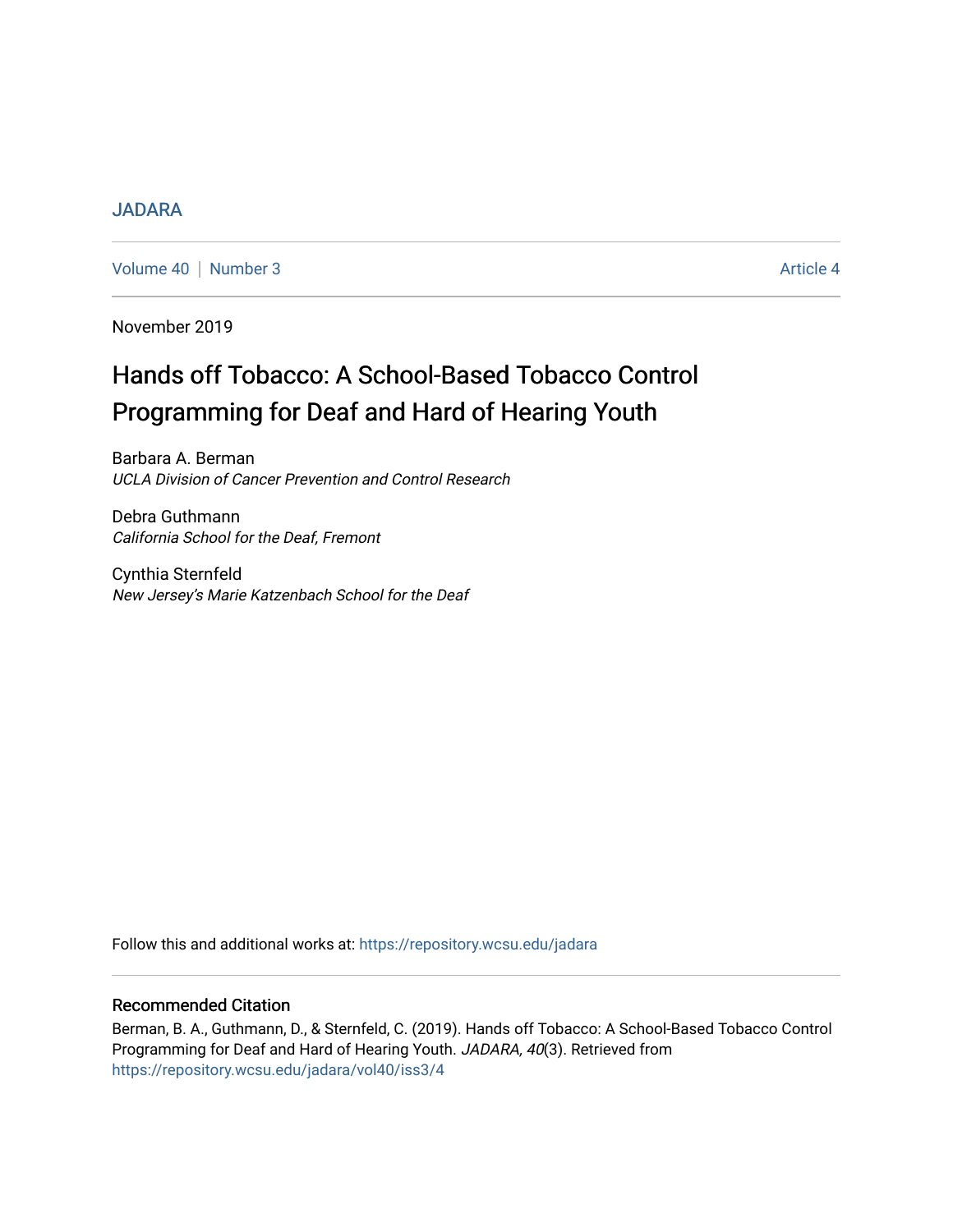## HANDS OFF TOBACCO: A SCHOOL-BASED TOBACCO CONTROL PROGRAMMING FOR DEAF AND HARD OF HEARING YOUTH

Barbara A. Berman, Ph.D. UCLA Division of Cancer Prevention and Control Research

Debra Guthmann, Ed.D. California School for the Deaf, Fremont

Cynthia Sternfeld, Ed.S. New Jersey's Marie Katzenbach School for the Deaf

#### Abstract

The Tobacco Related Diseases Research Program (TRDRP) and the Califomia Department of Education provided funding to the University of Califomia at Los Angeles Division of Cancer Prevention and Control Research, School of Public Health and Jonsson Comprehensive Cancer Center and the Califomia School for the Deaf, Fremont (CSD) to develop a tobacco prevention curriculum specifically tailored for Deaf students. Funding was also provided to develop a DVD that could be used in conjunction with the curriculum or separately. This article will describe risk factors related to tobacco use for deaf and hearing adolescents, as well as the key components included in the curriculum and DVD that was developed.

Both deaf and hearing people are at risk for tobacco use. Today about one out of five adults in this country smokes cigarettes. Experimentation most often begins in the teen age years – nearly all first use begins before high school graduation  $-$  and, because of the addictive properties of the nicotine in tobacco, rapidly moves on to regular smoking for many young people. Many tobacco users, including more than half of high school smokers, want to stop smoking. Some succeed. But many find that when they try to quit they fail. Only three out of one hundred high school smokers think they will be smoking in five years. But studies show that sixty out of one himdred will still be smoking seven to nine years later. Each day, more than 4,000 teens try their first cigarette and another 2,000 become regular, daily smokers. Despite the gains made in reducing tobacco use in this country, in 2005, Monitoring the Future, a national survey, reported that nearly a quarter (21.6%) of high school seniors had smoked in the prior month, and 12.2% were daily smokers.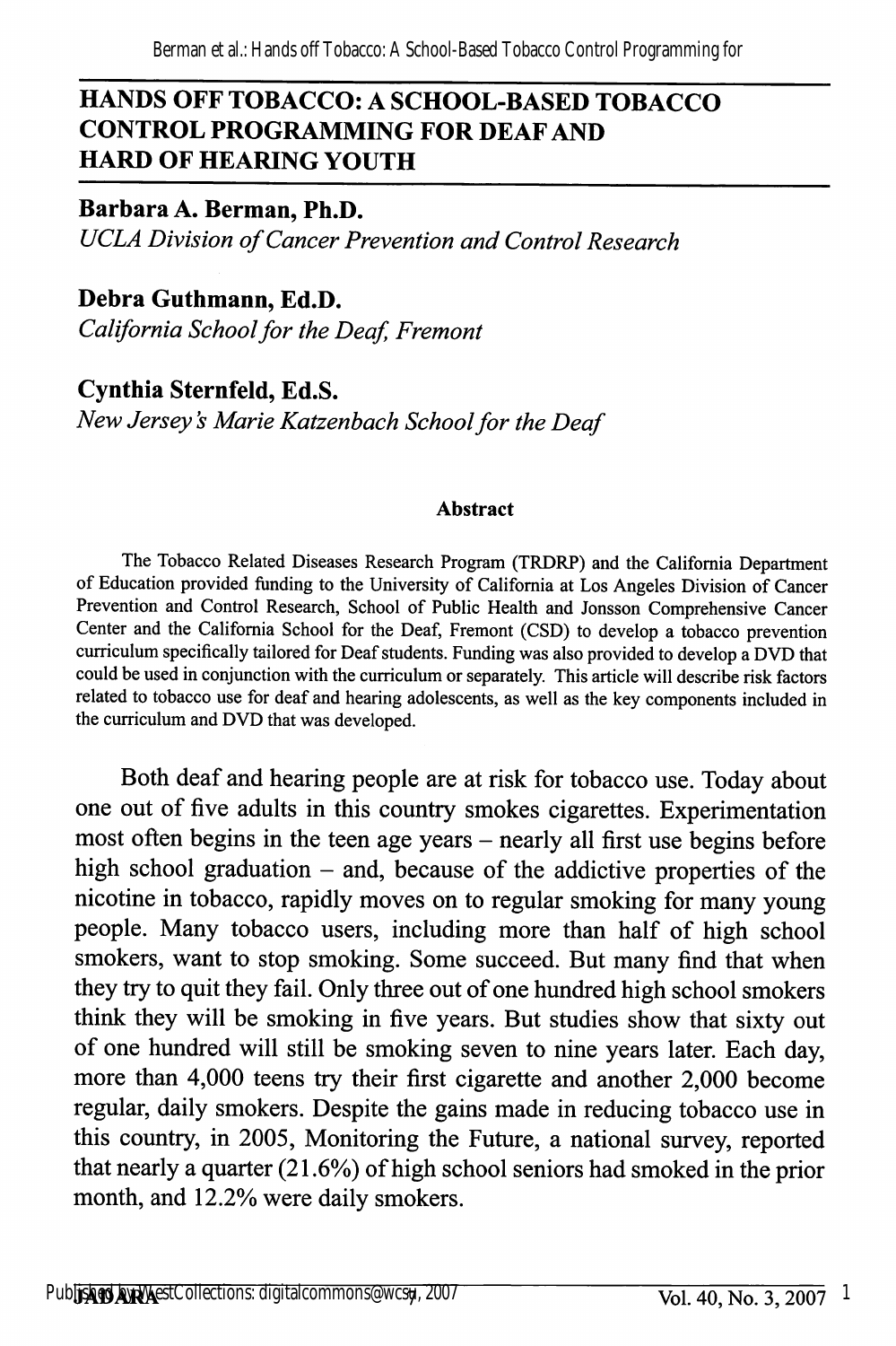This use of tobacco has many profound health consequences at all ages, not only for those who smoke or use chewing tobacco, but for those who are exposed to second hand smoke, as well. It harms unborn babies, infants, children, adolescents and seniors. Among young people it is also linked to other high risk behaviors: teen smoking has been identified as a "gateway" drug when it comes to alcohol and illegal drugs. Over 400,000 deaths are linked to tobacco use, the single most preventable cause of mortality in the United States, and cigarette smoking is a growing plague worldwide.

In light of the difficulties faced when it comes to cessation for many tobacco users, including young smokers, it is clear that prevention  $-$  not starting tobacco use in the first place - is the most effective tobacco control approach. But this is not easy to achieve. Children and teens are easy targets for the tobacco industry. They are heavily influenced by television, movies, advertising, and by what their friends do and say. They don't think much about the future. Parents and other adults who work with children can help by waming young people of the risks of smoking. They can also set a good example by not smoking themselves.

But prevention is more complex than just sharing information about the dangers of smoking. Today, comprehensive tobacco prevention programs have many elements designed to decrease the appeal of tobacco use. Some reach all people, for example, higher taxes to increase the cost of cigarettes, or rules that make it difficult to smoke in public places. But, unfortunately, some aspects of our nation's prevention efforts don't reach everyone, and there are young people that have been left out.

This is certainly the case when it comes to Deaf youth. Prevention materials and messages that reach hearing youngsters are often inaccessible for Deaf children and teenagers. Most anti-tobacco public service announcements and educational videos are not captioned or available in American Sign Language (AST). There are also significant barriers to the delivery of anti-tobacco messages for all Deaf people - including Deaf youth - in clinical setting. Until now, there have been no school-based educational programs specifically designed for Deaf young people. This is particularly troubling because Deaf young people experience some important gaps when it comes to knowing the health effects of tobacco use. Just as important, they often struggle with issues of social acceptance and self-esteem, experience communication barriers, and face difficulties related to school performance, that are particularly recognized as risk factors for tobacco use.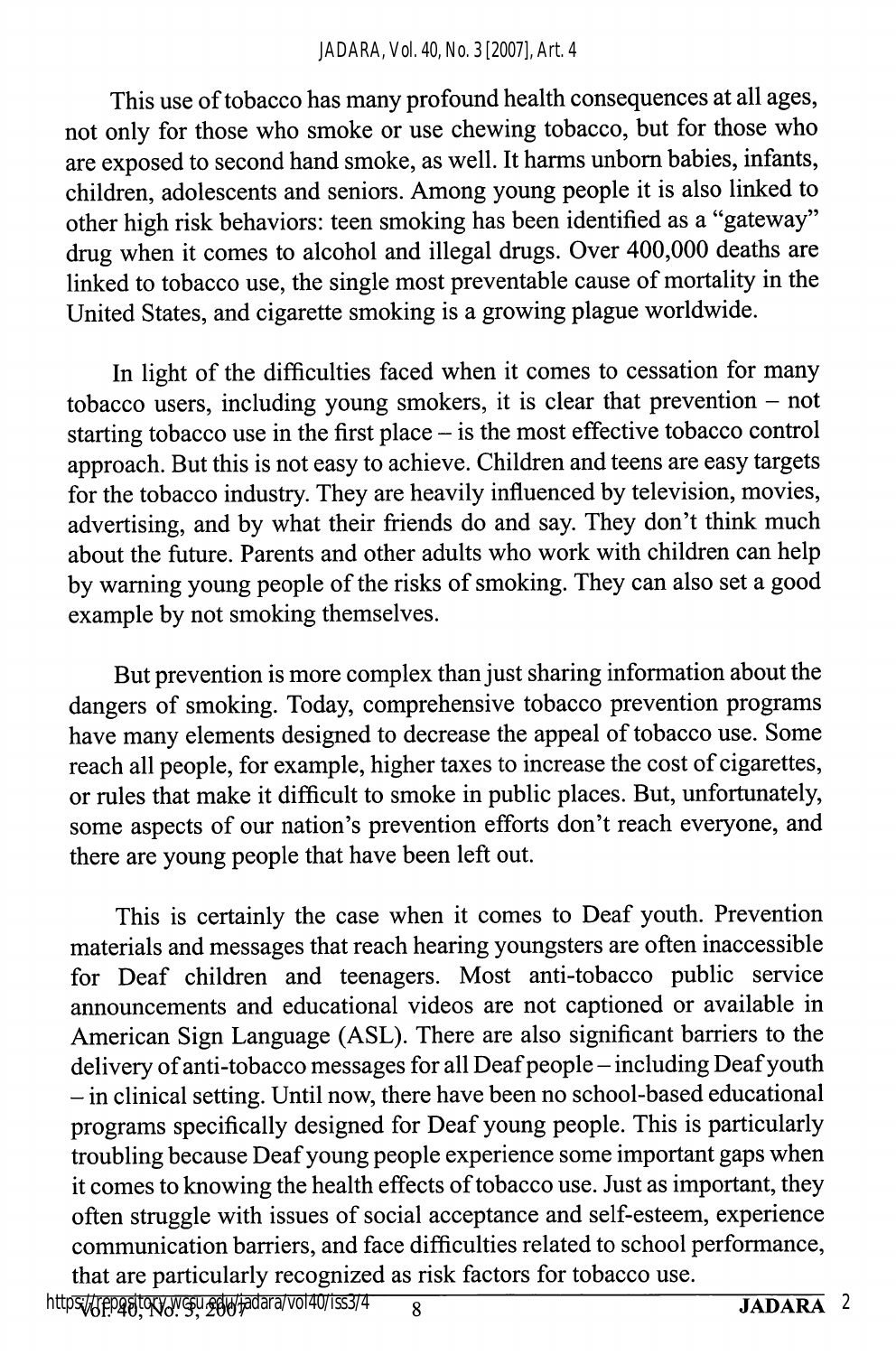With this in mind, the Tobacco Related Diseases Research Program (TRDRP) and the California Department of Education provided funding to the University of California at Los Angeles Division of Cancer Prevention and Control Research, School of Public Health and Jonsson Comprehensive Cancer Center and the California School for the Deaf, Fremont (CSD) to develop a tobacco prevention curriculum specifically tailored for Deaf students. Funding was also provided to develop a DVD that could be used in conjunction with the curriculum or separately.

The curriculum, "Hands Off Tobacco!" takes into account what is known about effective school based tobacco prevention education. We know that programs need to be implemented at all grade levels but particularly by middle school and should continue throughout the high school years. Beginning in high school is too late. Guest speakers and special events can offer enrichment and enhance learning, but are not a substitute for repeated, intensive, focused classroom programming. The health consequences of tobacco use need to be included, but there needs to be a focus on life skills, on making good decisions, on recognizing and resisting peer pressure.

When developing the curriculum, the need to take into account the language and cultural requirements of Deaf youth was kept in mind. The tobacco prevention curriculum that was developed features a social influences and resistance model approach, emphasizes simplicity and repetition, uses visual elements, graphic design, "hands-on" activities, and images of Deaf and hard of hearing youth, and draws on examples from the lives of these young people. The program can be used in residential schools for Deaf students as well as mainstream settings. There are lessons that can be delivered as part of a health or physical education curriculum, as a stand alone program, or introduced through a variety of school subjects including math, science, or social studies.

There are seven lessons at each grade level and the program features key elements that are repeated each subsequent year, introducing specific content as appropriate for children and teenagers as they get older. The elements of the curriculum include: the health effects of tobacco use; the addiction cycle; the influence of tobacco industry marketing; anti-tobacco efforts and social action; self-esteem and self-concept; the influence of friends and peers and decision making.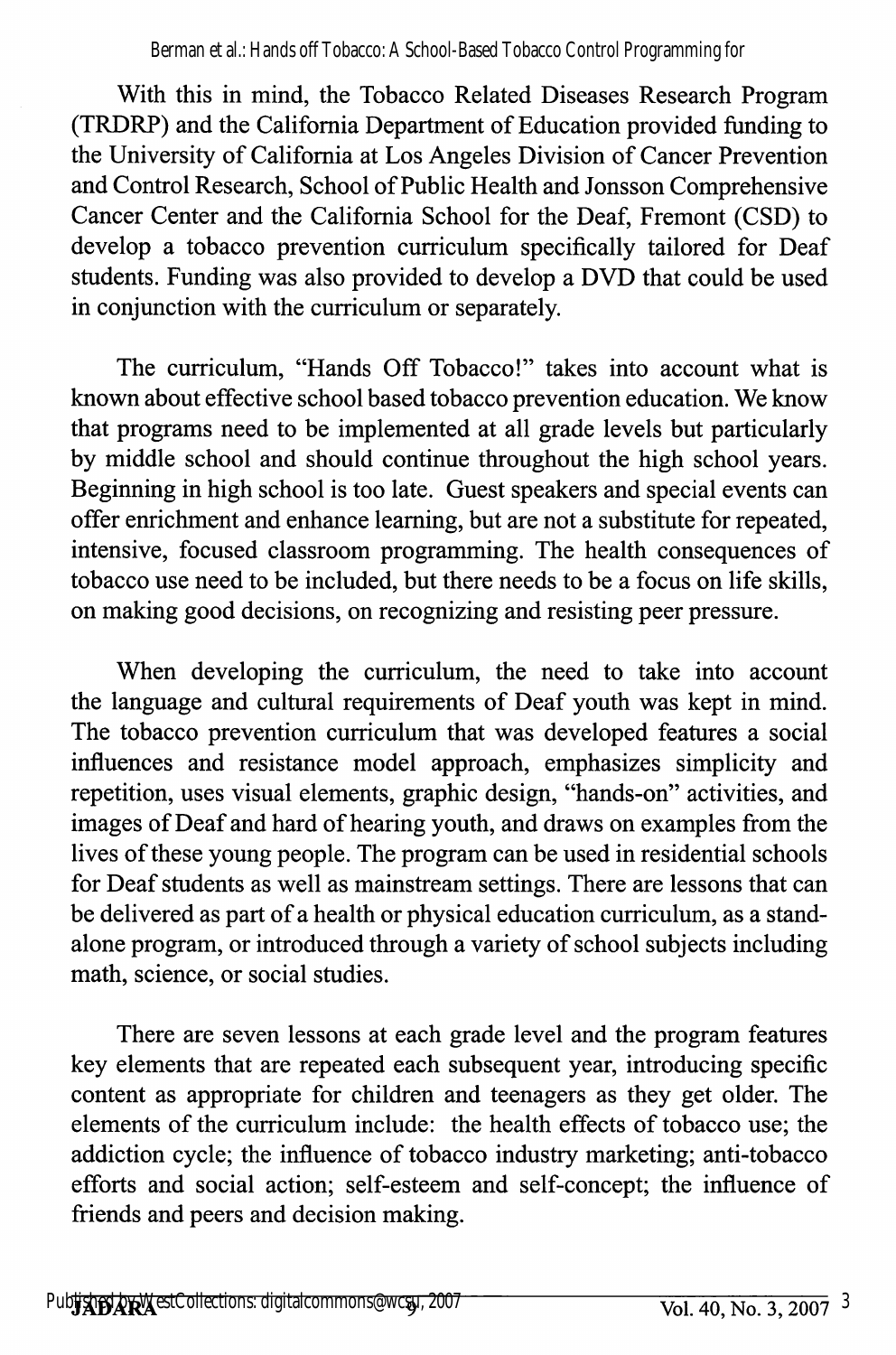The goal was to create a curriculum that was user-friendly for educators at various grade levels, and that could be easily adapted to the range of students in the class. To do this, lessons include vocabulary words, assignments, examples, suggestions for discussion, and clear content. Cover sheets are provided for each grade to give teachers an indication of materials they would likely want to have on hand. Worksheets and visual images are available on an accompanying CD for use in a PowerPoint presentation or for distribution. Homework assignments can be used as classroom activities. In the last year of the grant, funds were used to expand the curriculum to include material for use in among fifth and sixth grade students. Assessment of the program is still in progress but teachers who used the curriculum gave feedback that is very promising, indicating they thought the curriculum was appropriate to use with Deaf youth and that they found it to be very user friendly.

Deaf educators are aware that many students leam best when materials are very visual. Recognized that there were no tobacco prevention DVDs or Videos geared specifically for Deaf youth, the decision was made at the Califomia School for the Deaf Fremont to develop a DVD that featured Deaf students, and that could be used separately or as an educational tool along with the Hands Off Tobacco curriculum. The DVD was completed using ASL, and is voiced and captioned. It consists of six different chapters, each focusing on a different aspect of tobacco prevention. An accompanying teacher's guide was developed that has vocabulary from each chapter as well as a variety of activities and topics for class discussion. The DVD chapters include the following information:

- Chapter I: Everyone Has a Reason gives a number of statistics including when individuals first start smoking and how many young people smoke.
- Chapter 2: The Truth about Smoking discusses the advertising used by  $\bullet$ tobacco companies to try and makes smoking appealing to youth.
- Chapter 3: Worth the Price gives examples of ways young people can respond to the pressure to smoke or use tobacco.
- Chapter 4: Self Esteem talks about the benefits of having good healthy,  $\bullet$ positive self esteem.
- Chapter 5: Be True to Yourself gives a scenario of a teenager, who used smoking to try and look older, and the important lessons she learned.
- Chapter 6: Deaf People and Smoking interviews six Deaf people who have been affected by smoking in some way.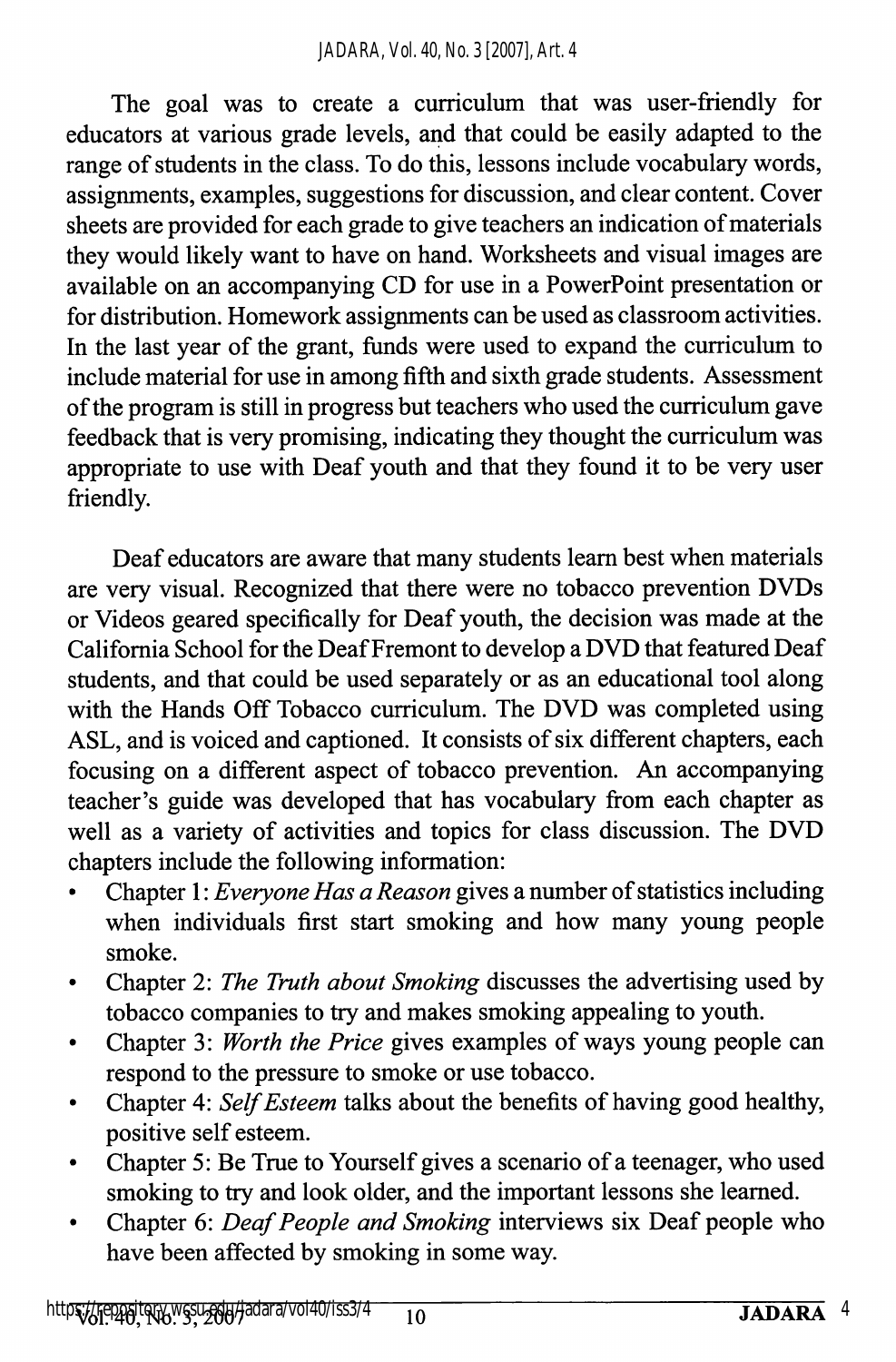Berman et al.: Hands off Tobacco: A School-Based Tobacco Control Programming for

If you are interested in more information on this topic or are interested in receiving a copy of the curriculum or the DVD, contact Deb Guthmann at Dguthmann@aol.com or Barbara Berman at BBerman@ucla.edu.

Barbara Berman, Ph.D. UCLA-DCPCR 650 Charles Young Drive South Room A2-125 CMS Box 956900 Los Angeles, CA 90095-6900 bberman@ucla. edu

Cindy Sternfeld, Ed.S. Licensed Professional Counselor Katzenbach School for the Deaf 27 N. Franklin Street Lambertville, NJ 08530

Debra Guthmann, Ed.D Director of Pupil Personnel Services California School for the Deaf-Fremont 39350 Gallaudet Drive Fremont, CA 94538 dguthmann@aol. com